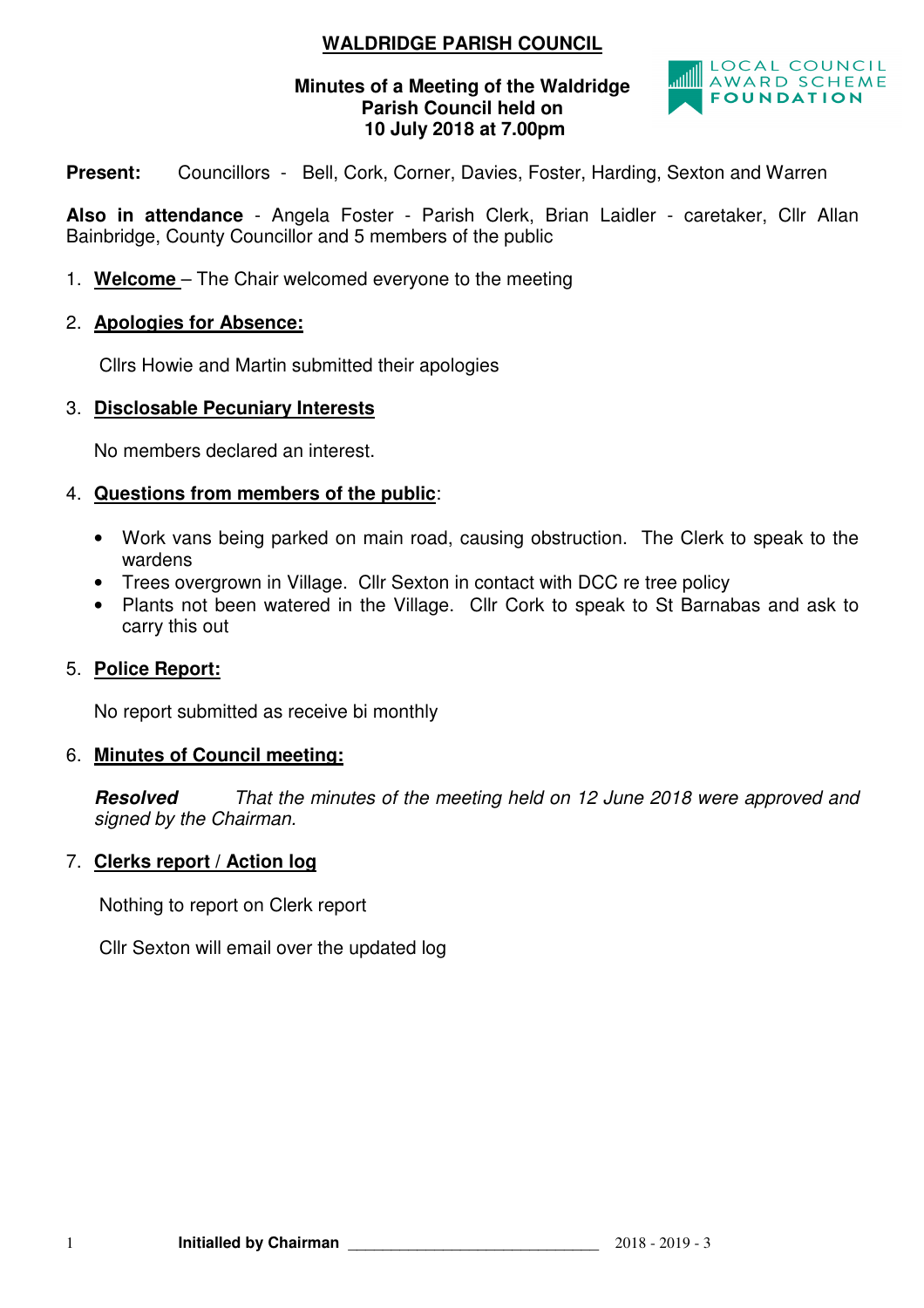## 8. **Parish Matters and on-going items**

#### The Chair re-ordered the agenda items

a) **Allotments -** Members of the Allotment Association attended to sign the new tenancy agreement

**Resolved:** The agreement was signed by both council and allotment holders

### b) **Clerk job role / description / salary**

After the resignation of the current clerk, the members discussed who would be on the personnel panel.

**Resolved:** It was agreed Cllrs Bell, Corner and Warren will arrange paperwork and interviews. The Clerk will remain in post until October.

### c) **Waldridge in Bloom working group update –**

Cllr Cork gave an update - he noted a lot of plants have been stolen. He had received £300 from the AAP. He requested money for the judges lunch.

**Resolved:** Update noted.

- d) **County Councillors report** Cllr Sexton gave an update on the following:
	- Dog bag dispensers further dispensers to be installed
	- 4 Rothbury resident been issues with warning to put grass back
	- Village Parking Further locations to be found
	- A167 Pedestrian Crossing on line petition
	- Dog waste bin collection will be emptied twice per week

**Resolved:** Report noted. Village parking will be an agenda item in future.

e) **Quarterly Accounts -** The Clerk distributed accounts for approval

**Resolved:** Cllr Harding signed the bank reconciliation, bank statement, petty cash and budget

- f) **Toilet** Cllr Bell has received 2 quotes for the toilet ranging from £2000 to £2500 plus extra £350 for new toilet and hand basins. He will check to see if that includes hot water. He will arrange a site meeting with builder and other councillors to discuss. Once costs are sought can apply to Tesco for funding.
- g) **Cinema event**  All final arrangements were discussed. Hiring 2 toilets at cost of £195 was discussed. It was suggested purchasing a further inverter and battery so there is sufficient lights.

**Resolved:** All arrangements were agreed. It was agreed to hire 2 toilets. Cllr Davies to purchase at cost of approx £100

h) **Funday -** Hiring of toilet was discussed at £195 for 2. It was suggested holding extra Parish meeting on 14 August. The face painter doesn't have insurance.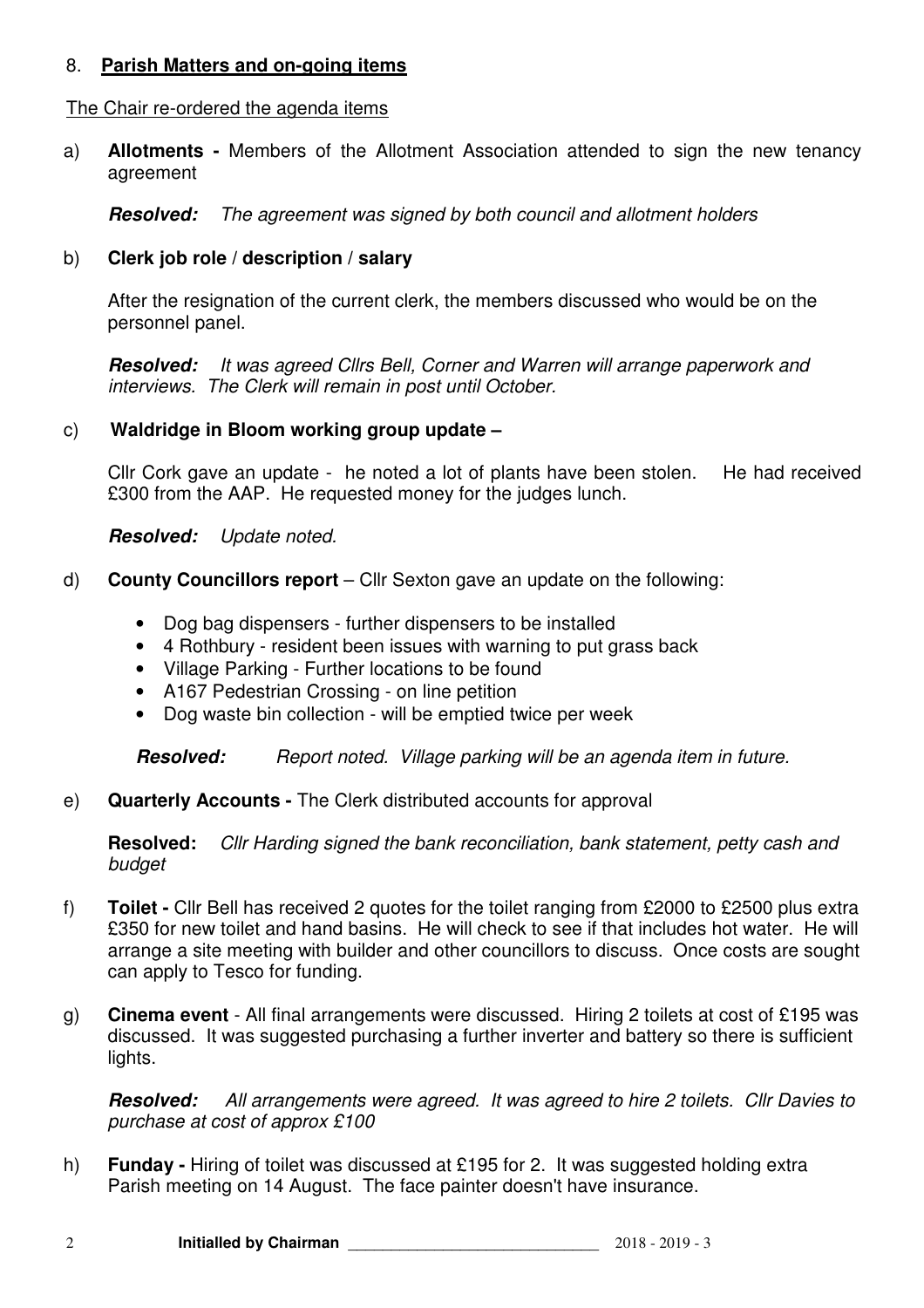**Resolved:** It was agreed to hire toilet and arrange additional Parish meeting on 14 August. It was agreed Cllr Warren/Harding to find another face painter.

- i) **Working Group** Cllr Harding gave an update. The kindness campaign had 3 nominations and 1 Parish Councillor also received a nomination. But felt councillors shouldn't be included. Cllr Harding read out the email from a resident regarding Cllr Davies and all agreed well done.
- j) **Update from Facebook**  Cllr Harding gave an update. It was discussed if non parish resident should be included.

**Resolved**: It was agreed if non residents don't have a connection with the Parish then they would not be allowed to join

k) **Team Dynamics/Team Work** - Cllr Harding wanted to put all the underlying tension between councillors to bed and move forward.

The Chair asked Cllr Sexton if he had anything he'd like to say on the matter. Cllr Sexton referred to recent 'Emergency Meeting' where the council believed underlying tensions between Cllr Davies & Sexton, were probably politically motivated on Cllr Davies' behalf and agreed that the Chair should write to Cllr Davies requesting he explain his accusations (bullying and harassment etc.) regarding Cllr Sexton's behaviour or apologise and withdraw. Months later, Cllr Davies had still not responded to said e-mail. Cllr Sexton outlined various incidents, where Cllr Davies has approached residents and accused Cllr Sexton of lying & bullying etc. Cllr Warren confirmed Cllr Davies had called Cllr Sexton a bully in her presence to another resident, during recent local parish election campaign period. Cllr Sexton said he was particularly frustrated by what he believes is Cllr Davies' continued targeted approach of his next door neighbour, when said neighbour is very uncomfortable having to listen to these comments. Several Cllr's advised Cllr Davies that his opinions, were his opinions and he should not be approaching residents and sharing his views, particularly with Cllr Sexton's neighbours.

Cllr Davies refused to comment on or withdraw his accusation, other than stating he would continue to serve residents of the parish. He then began to stand to leave the meeting, Cllr Bell asked him to stay and resolve the issue and he stayed seated.

Cllr Davies then went on to accuse Cllr Sexton of being responsible (the reason) why three Cllr's (Cllr's Baker, Moody and Cork) and the clerk had all tendered their resignations. Cllr Sexton asked Cllr Davies how he had arrived at this conclusion, given he (Cllr Sexton) believed he had not stood for the vacancy until after Cllr Baker had already declared her intention to resign. Cllr Sexton said he had only met Cllr Moody twice and he had not attended WPC for over 6 or 7 months and seemed to remember Cllr Howie stating he resigned because of work commitments. Cllr Sexton then asked the clerk if she was resigning because of him. The clerk replied she was not and had decided, given the workload, it was the right time to resign. Cllr Corner asked her if she was resigning because she felt under pressure, the clerk advised yes.

Cllr Sexton then asked Cllr Cork if he was resigning because of him. Cllr Cork said no, however, he found Cllr Sexton confrontational. Cllr Cork said it was a shame, because Cllr Sexton is a good Cllr, but always in the right.

Cllr Cork then went on to challenge Cllr Sexton's application for parish Cllr in February, stating Cllr Sexton had lied to him about why he called an election instead of going via Co-Option route. Cllr Sexton advised this was a hypothetical query from Cllr Cork and that on several occasions he had made statements that he called an election because he felt the parish clerk had inferred we (the parish) should not advertise more than we needed to, otherwise it might cost the parish £5-6k if someone called an election. Cllr Sexton said under this hypothetical scenario he told Cllr Cork, he didn't believe the current Cllr's would have Co-opted him onto the council. Cllr Sexton said he only decided to stand with 24- 36hrs before the deadline, given no one else had come forward, which meant if no one else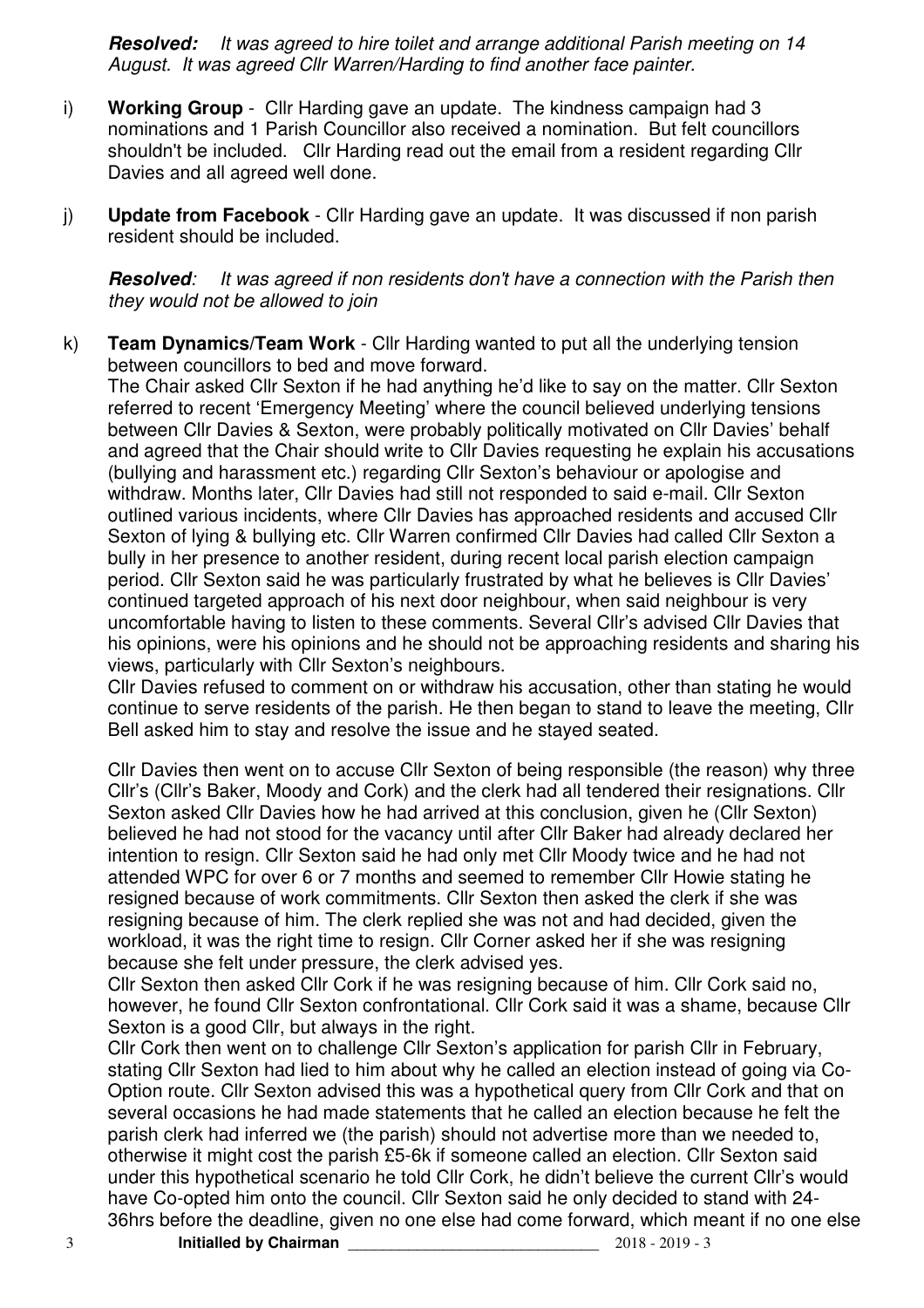stood, he would have been appointed and no charge incurred by the council. Cllr Cork accused Cllr Sexton of lying, sighting he felt sorry for him and suggested he would have a terrible life. Cllr Sexton said he was quite happy with his quality of life. Cllr Cork then went onto say that when we held the emergency meeting, we ALL agreed that the Chair would write to Cllr Davies asking him to quantify or withdraw his accusations, however, you (Cllr Sexton) ignored this agreement and wrote to the chair outlining your concerns about Cllr Davies behaviour, which resulted in Cllr Warren (Chair) calling Cllr Cork in tears. Cllr Warren stated she was not in tears. Cllr Sexton said the agreement for the chair to write to Cllr Davies, did not prohibit him from writing to the chair. Cllr Davies walked out of the meeting at 9:20pm. The meeting was abandoned shortly afterwards.

# l) **Planning applications received**

• No applications received

### m) **To consider any planning applications received after the agenda was published.**

This item didn't get talked about due to time constraints

- n) **Grants / Fundraising**  This item didn't get talked about due to time constraints
- o) **Children's play area**  Cllr Howie was not in attendance but has submitted 2 quotes. Cllr Sexton has one other quote. A site meeting will take place and Cllrs Corner and Foster will help Cllr Howie on this project.
- p) **Website design**  This item didn't get talked about due to time constraints
- q) **Fitness equipment / Millennium Green / goal posts / fun hoop monthly inspections**

This item didn't get talked about due to time constraints

- r) **Filming at Parish meetings**  This item didn't get talked about due to time constraints
- s) **Installation of seats**  This item didn't get talked about due to time constraints
- t) **Timetable of training events** This item didn't get talked about due to time constraints
- u) **WW1 event**  This item didn't get talked about due to time constraints
- v) **Waldridge Football Club sponsorship** This item didn't get talked about due to time constraints
- w) **Policy review**  This item didn't get talked about due to time constraints

### x) **Correspondence received**

• Nothing received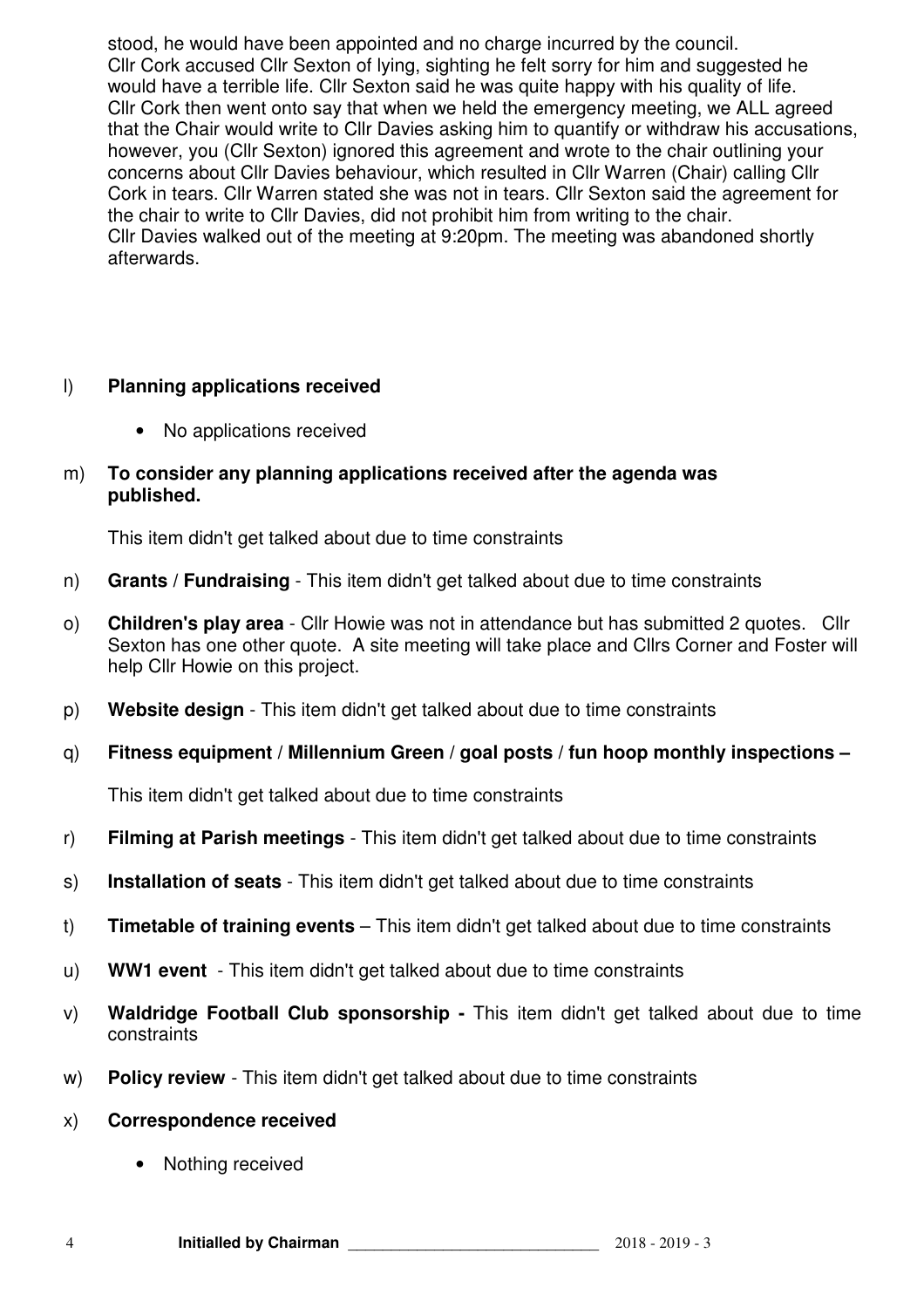# y) **Correspondence received after agenda published** (to note only)

- Nothing received
- z) **Quote for path on Millennium Green** This item didn't get talked about due to time constraints
- aa) **XLN / Website SSL certificate**  quotes received from broadband provider to cover equipment at cost of £3.95 per month. A quote received from web designer of £34.99 to have a SSL certificate

**Resolved:** It was agreed not to have the broadband cover, the Clerk to contact to cancel. The website will be discussed in September.

- bb) **Urgent issues for noting** (Clerk to use delegated powers if necessary) **and any items Councillors wish to agenda for next meeting** 
	- Lights on Waldridge Lane on next agenda

# 9. **Financial Matters**

| (a)                                                                                                 | <b>Payments</b> |                                                                                                                                                                                                                                                                                                                                                                                                                                                                                                                                                                                                                                                                                                                                                                                                                                                                                                                   |
|-----------------------------------------------------------------------------------------------------|-----------------|-------------------------------------------------------------------------------------------------------------------------------------------------------------------------------------------------------------------------------------------------------------------------------------------------------------------------------------------------------------------------------------------------------------------------------------------------------------------------------------------------------------------------------------------------------------------------------------------------------------------------------------------------------------------------------------------------------------------------------------------------------------------------------------------------------------------------------------------------------------------------------------------------------------------|
|                                                                                                     |                 | <b>Resolved:</b> That the following payments be agreed:                                                                                                                                                                                                                                                                                                                                                                                                                                                                                                                                                                                                                                                                                                                                                                                                                                                           |
| (1)<br>(2)<br>(3)<br>(4)<br>(5)<br>(6)<br>(7)<br>(8)<br>(9)<br>(10)<br>(11)<br>(12)<br>(13)<br>(14) | online          | That the sum of £662.46 be paid to Mrs A Foster (June 2018 wage)<br>That the sum of £221.74 be paid to Mr B Laidler (June 2018<br>That the sum of £714.78 be paid to HMRC<br>That the sum of £2,321.00 be paid to St Barnabas Nursery - winter bedding<br>That the sum of £452.76 be paid to St Barnabas Nursery - watering<br>That the sum of £43.50 be paid to Mrs K Harding - post pal/kindness - via online<br>That the sum of £27.00 be paid to CDALC - training<br>That the sum of £125.00 be paid to David Gross - sculpture maintenance - via<br>That the sum of $£1,204.80$ Marmax seats<br>That the sum of £85.94 be paid to Mrs A Foster - gazebo<br>That the sum of £46.99 be paid to Mrs A Foster - dog chipper<br>That the sum of £150.00 be paid to Jesse Ward - bubbleologist<br>That the sum of £225.00 be paid to Seven Stories<br>That the sum of £200.72 be paid to Mr G Cork - various items |
| (16)<br>(17)<br>(18)<br>(19)<br>(20)                                                                | To date August  | That the sum of £662.46 be paid to Mrs A Foster (July 2018 wage)<br>That the sum of £221.74 be paid to Mr B Laidler (July 2018)<br>That the sum of £175.00 be paid to Lanchester Brass Band<br>That the sum of £375.00 be paid to Rock it - climbing wall<br>That the sum of £400.00 be paid to M Maylia - bouncy castles                                                                                                                                                                                                                                                                                                                                                                                                                                                                                                                                                                                         |